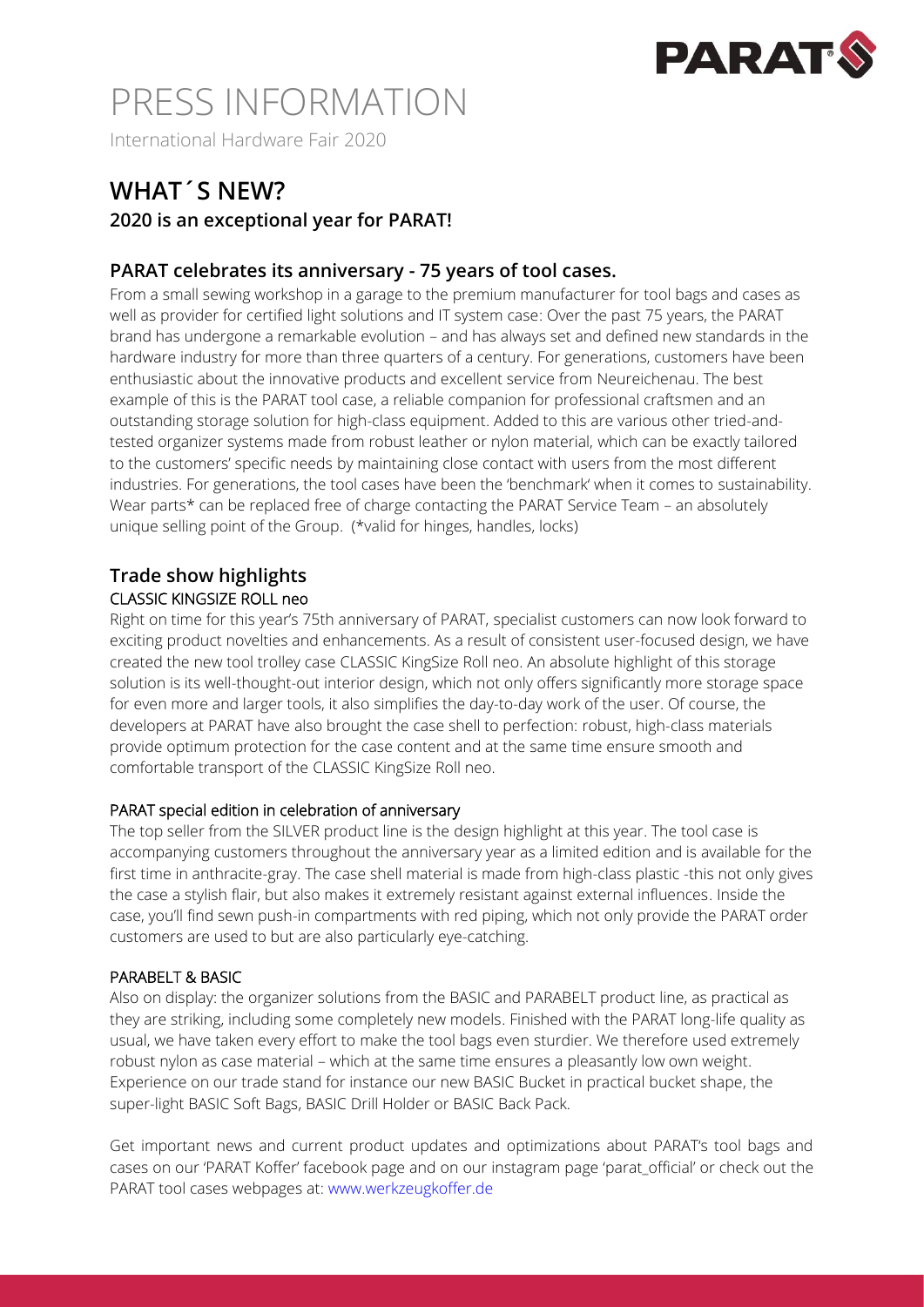

International Hardware Fair 2020

### PARALUX® PX1 SHORTY

Our segment of high-performance light solutions also invites you to discover lots of product novelties: e.g. the new, ultra-compact PARALUX® PX1 SHORTY. The lamp is a real featherweight with just 114g including battery and a length of barely 110mm, its beam carries a whole 120 meters and provides twice the light performance of the previous model – a real power pack, which fits into almost any pocket thanks to its handy size. PARALUX® PX1 SHORTY is not only perfectly suitable for use in industry and trade, it also provides reliable brightness for the police and fire services. In addition, the small luminous miracle is fitted with a battery-condition indicator attached to the side, which warns the user early on when the battery gets low.

The trade show display is rounded off by smart solutions for accessories, including for instance the exclusive PARAT helmet mounting system PARASNAP® ULTRALUX Base for the F220 and F300 firefighter helmets. This accessory solution is designed for the integrated multi-function adapter (MFA-Fire). The PARASNAP® ULTRALUX Base F220 / F300 snaps quickly into the adapter, which is directly integrated in the SCHUBERTH firefighter helmet, and makes child's play of attaching any lamp from the PARAT product series PARALUX® and PARAT X-TREME® to the helmet.

Find all you need to know about current product updates and optimizations around PARAT lamps on our ,PARAT Licht' facebook page or browse our 'PARAT Lighting' webpages at: www.lighting.parat.de

Bildmaterial



75 years of PARAT - Logo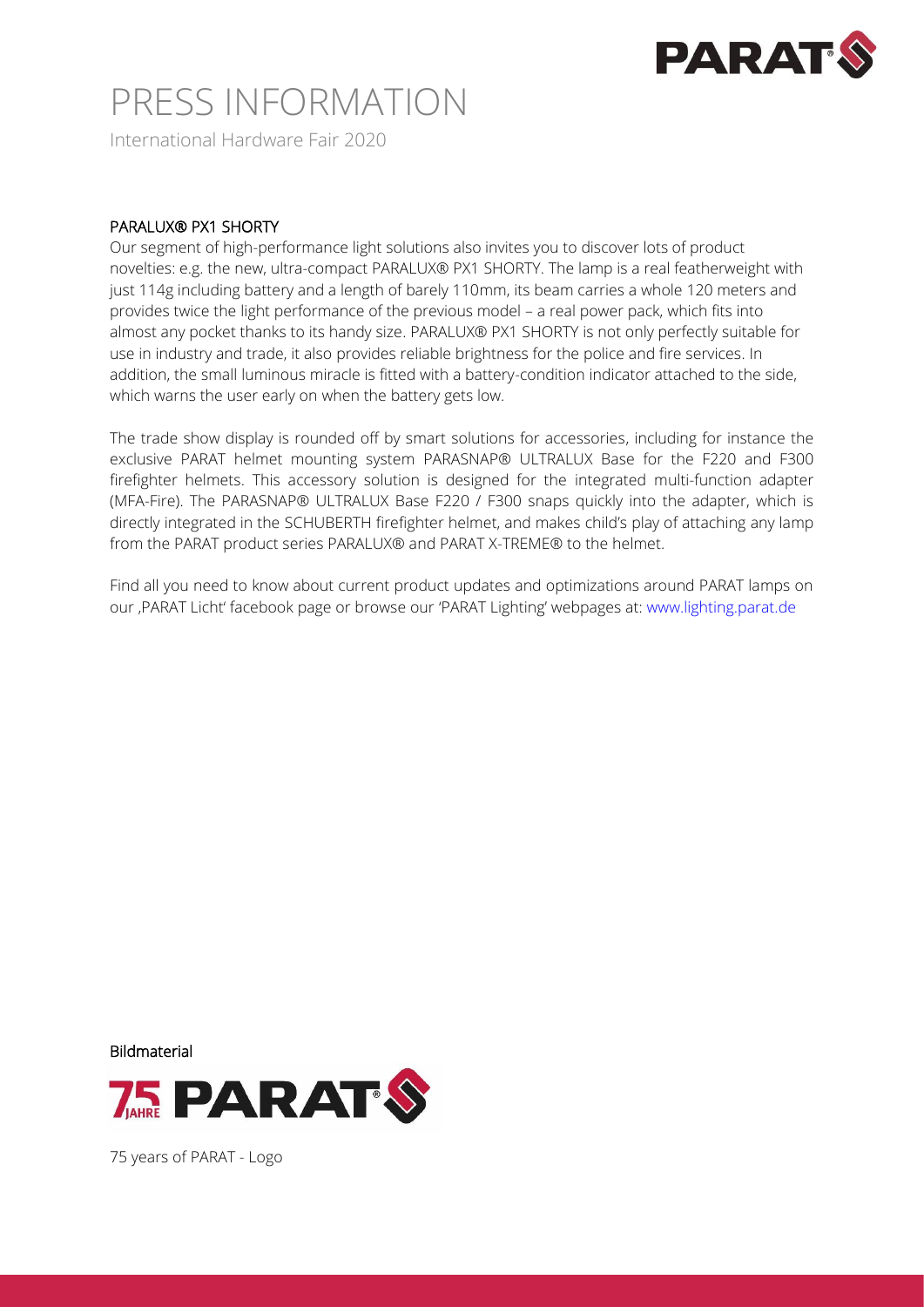

International Hardware Fair 2020



The Classic KingSize Roll neo, the 'big brother' of our well-established bestseller CLASSIC KingSize Roll. An extraordinary case solution, carefully designed with an eye for the detail to address the most stringent customer requirements - made to transport a huge amount of tools smoothly and easily.



Special edition in celebration of the company's 75th anniversary. The tool case from the SILVER product line in new makeup. For this anniversary year, we have 750 pieces on stock for you. Simply your tool case!



The practical BASIC Back Pack accommodates up to 50 tools in push-in compartments, loops and additional large pockets and provides a separate compartment to store a laptop. Finally a backpack specially made for tools.